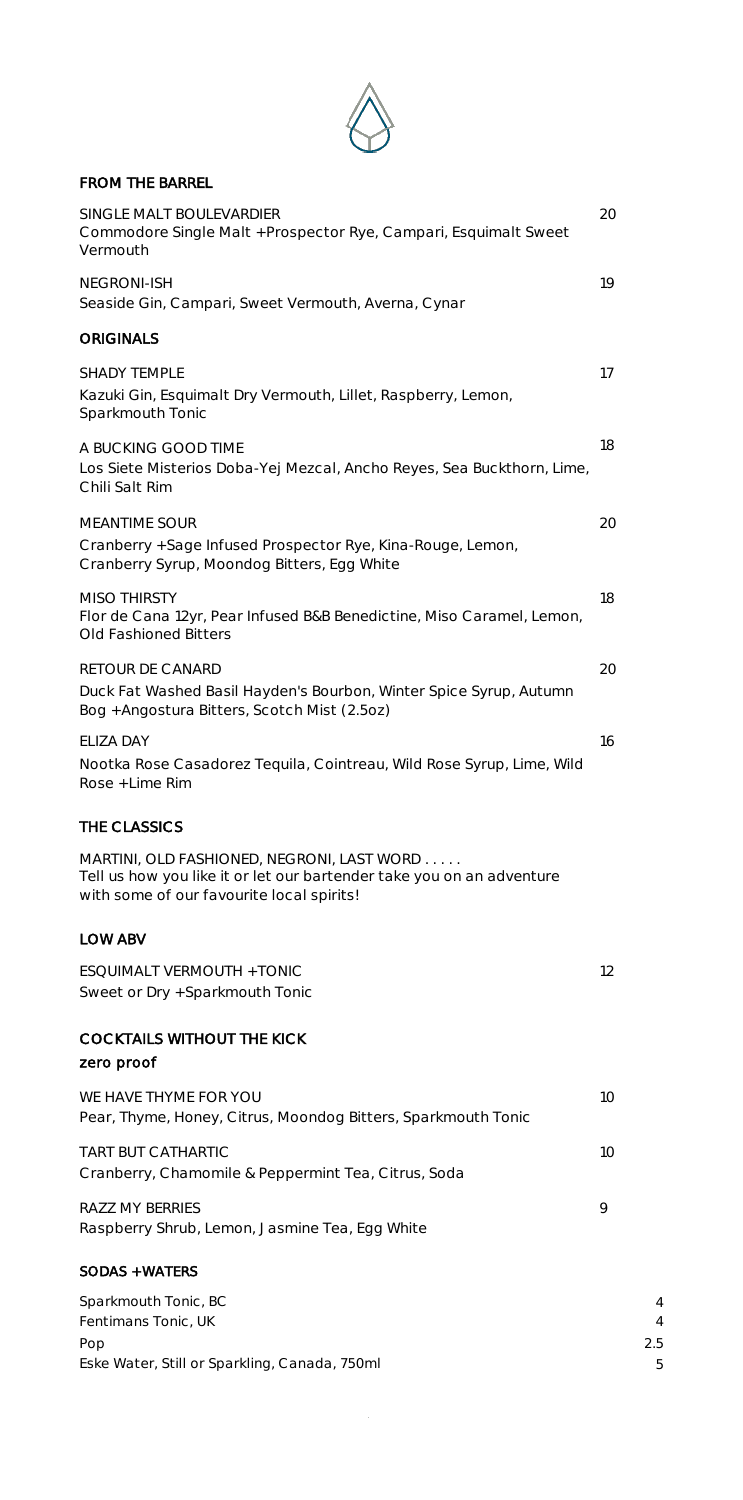

## LIFE IS MOSTLY FROTH + BUBBLES!

| King Chardonnay 2018, Bella, Naramata, CAN                       | 70  |
|------------------------------------------------------------------|-----|
| Charme de l'ile, Averill Creek, Vancouver Island, CAN            | 60  |
| Sparkling Extra Brut 2017, Nichol Vineyard, Naramata, CAN        | 60  |
| Cremant du Jura, Mireille & Andre Tissot, FR                     | 85  |
| Champagne Brut Rosé, Billecart Salmon, FR                        | 225 |
| Champagne Extra Brut, Cuvee 741, Jaquesson, FR                   | 185 |
| Champagne Extra Brut, Résonance, Marie Courtin, FR               | 140 |
| Moscato d'asti 2017, Vietti, Piemonte, IT                        | 80  |
| Reggiano, Lambrusco Rosso, Labrusca, IT                          | 60  |
| Cava Brut Nature, Mirgin, SPA                                    | 70  |
| <b>WHITE</b>                                                     |     |
| Weiss & Grau 2018, Enderle & Moll, Baden, AL                     | 65  |
| Crudo Chardonnay 2019, Luke Lambert, Yarra Valley, AUS           | 80  |
| Watervale 2019, Riesling, Koerner, Clare Valley, AUS             | 85  |
| Hefeabzug 2018, Gruner Veltliner, Nikolaihof, Wachau, AUT        | 95  |
| Vinothek 1995, Riesling, Nikolaihof, Wachau, AUT                 | 360 |
| Albarino 2019, Terravista, Penticton, CAN                        | 60  |
| Attack Chardonnay 2015, Check Mate Winery, Golden Mile, CAN      | 160 |
| Chardonnay 2016, Henriccson Vineyard, Naramata, CAN              | 130 |
| Joue White 2019, Averill Creek, Cowichan Valley, CAN             | 60  |
| Pinot Gris 2018, Averill Creek, Cowichan Valley, CAN             | 60  |
| Mulberry Riesling 2015, Little Farm, Similkameen Valley, CAN     | 65  |
| Sauvignon Blanc, Silver 2019, Little Engine, Naramata, CAN       | 70  |
| Semillon 2018, Lock & Worth, Naramata, CAN                       | 55  |
| Ava 2018, le Vieux Pin, Oliver, CAN                              | 70  |
| Chablis 2017, Vent d'ange, Pattes de Loup, FR                    | 125 |
| Bois sans Soif 2018, Olivier le Masson, Loire, FR                | 72  |
| Côtes du Jura 2018, Champ Divin, FR                              | 95  |
| Minervois, Une histoire de Famille 2017, Domaine Tour Boisee, FR | 62  |
| Saint-Joseph 2016, Domaine Ferraton & Fils, FR                   | 86  |
| Muscadet de Sevre & Maine, Les gras moutons 2017, La pepiere, FR | 60  |
| Sancerre, Les Monts Damnes 2016, Hubert Brochard                 | 125 |
| Touraine, Sauvignon Blanc 2018 POB, Pierre-Olivier Bonhomme, FR  | 82  |
| Alsace, Pinot Gris 2015, Marcel Deiss, FR                        | 110 |
| Alsace, Metiss 2016, Bott-Geyl, FR                               | 60  |
| Soave Classico 2018, Gini, Veneto, IT                            | 78  |
| Sannio Falanghina 2017, Mastroberardino, Campania, IT            | 70  |
| Verdicchio dei Castelli di Jesi 2017, Umani Ronchi, Marche, IT   | 55  |
| Rias Baixas 2017, Terras Gauda, SPA                              | 80  |
| Lluerna 2018, Els Vinyerons Vins Naturales, Penedes, SPA         | 75  |
| Bar-M Chardonnay 2018, Diatom, Santa Barbara, US                 | 105 |
| Chardonnay 2014, Trefethen, Napa, US                             | 130 |

## ORANGE

| Hyperdrive 2019, Rigour & Whimsy, Okanagan Valley, CAN | 60. |
|--------------------------------------------------------|-----|
| Côtes Catalanes, Cuvee Marguerite 2018, Matassa, FR    | 98. |
| Roussanne 2014, Stone Crusher, Donkey & Goat, US       | 135 |